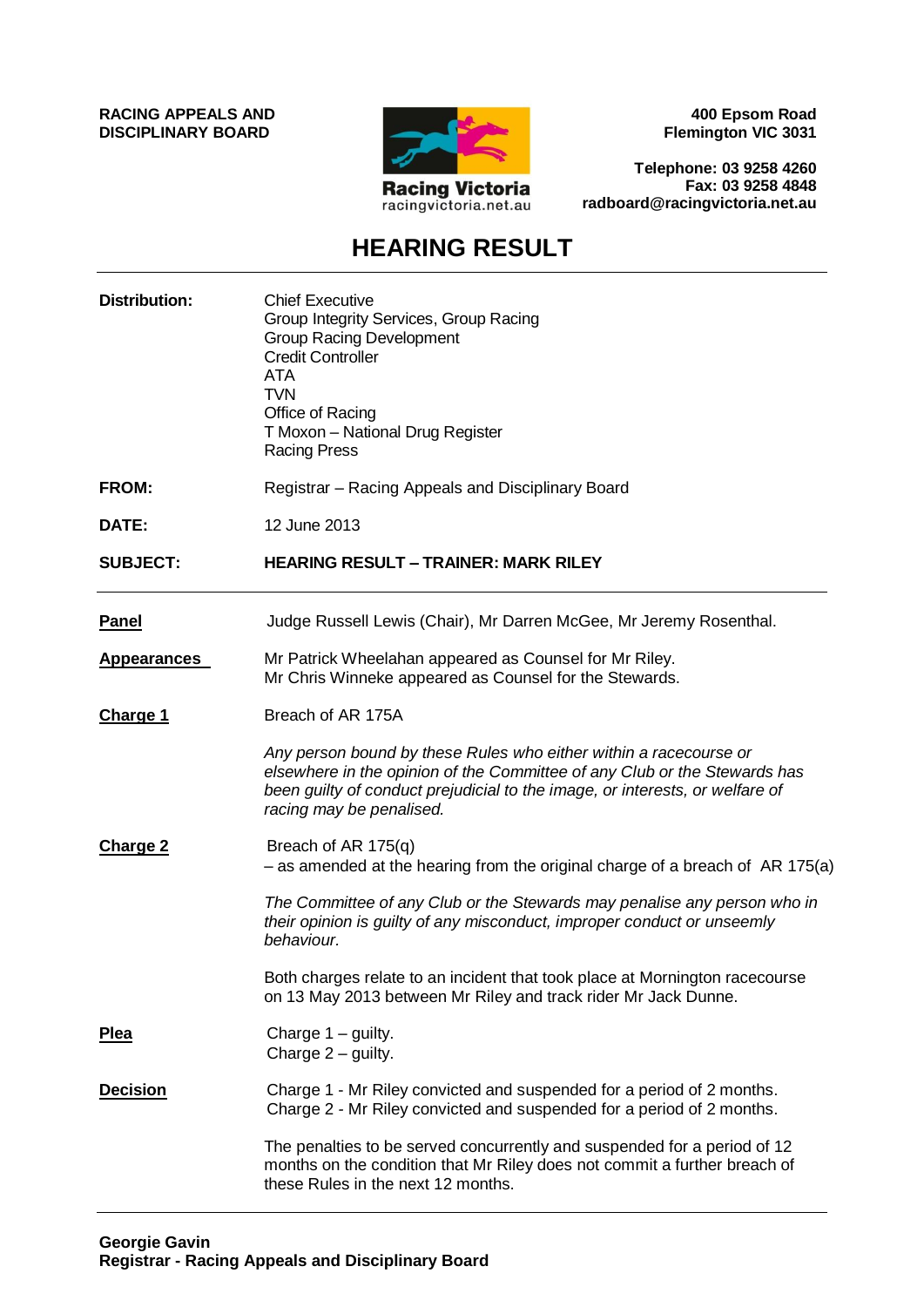## **TRANSCRIPT OF PROCEEDINGS**

## **RACING APPEALS AND DISCIPLINARY BOARD**

\_\_\_\_\_\_\_\_\_\_\_\_\_\_\_\_\_\_\_\_\_\_\_\_\_\_\_\_\_\_\_\_\_\_\_\_\_\_\_\_\_\_\_\_\_\_\_\_\_\_\_\_\_\_\_\_\_\_\_\_\_\_\_

**HIS HONOUR JUDGE R.P.L. LEWIS, Chairman MR D. McGEE MR J. ROSENTHAL**

**EXTRACT OF PROCEEDINGS**

**DECISION**

**TRAINER: MARK RILEY**

**MELBOURNE**

**WEDNESDAY, 12 JUNE 2013**

MR C.J. WINNEKE appeared on behalf of the RVL Stewards

MR P.J. WHEELAHAN appeared on behalf of Mr M. Riley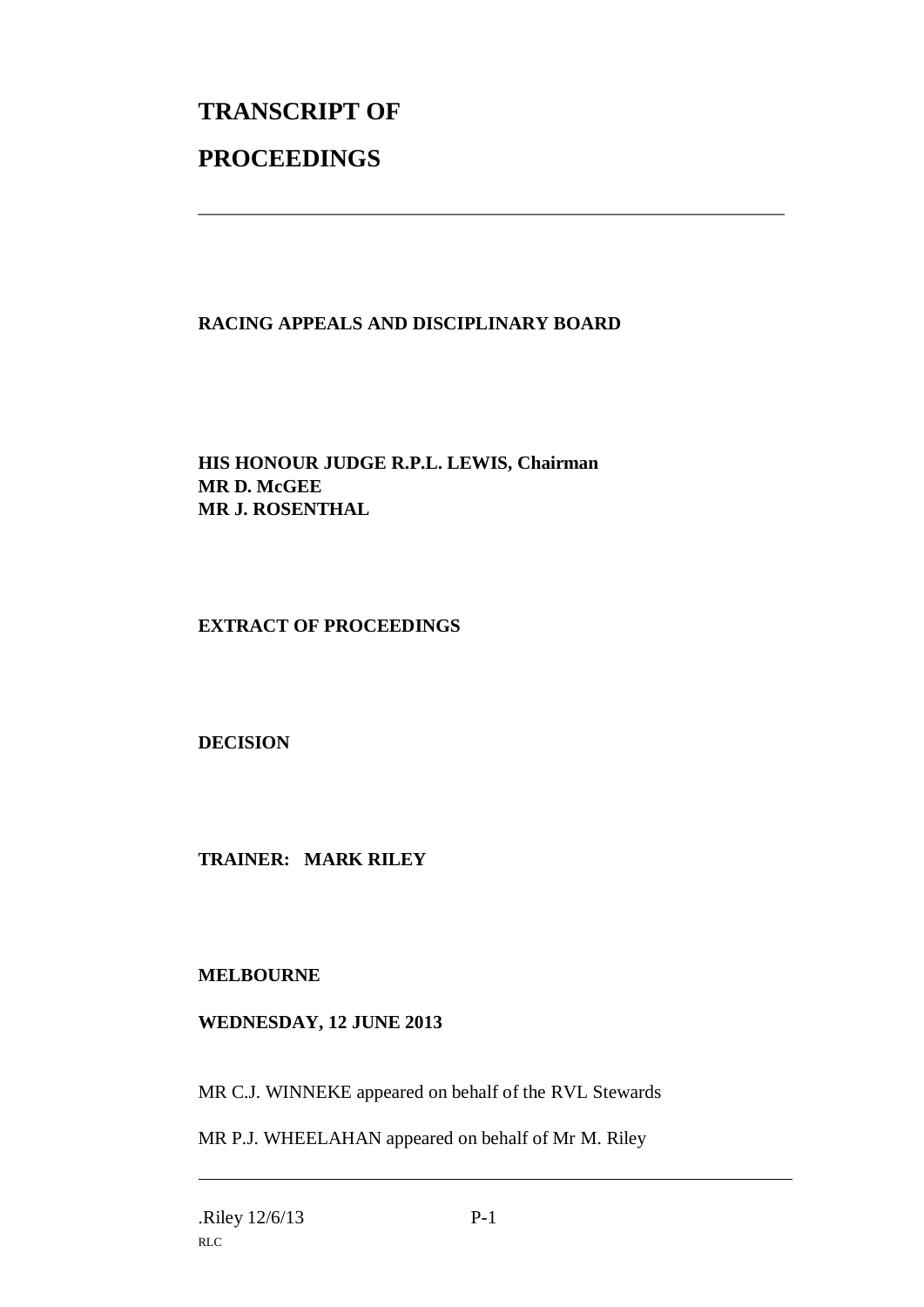CHAIRMAN: Mark Riley, you have pleaded guilty one charge laid under Australian Rule of Racing 175A and to one charge laid under Australian Rule of Racing 175(q). The facts and circumstances relating to these offences have been well canvassed during the course of these pleas.

The attack upon Jack Dunne has been variously described by witnesses as "like something out of a gangster movie" from Jerome Hunter, and "a cold-blooded vicious attack" from Tony Simpson. Fortunately, Dunne was not injured. However, Sarah Korhonen, who was attending a horse in the adjacent stall, was traumatised, particularly when her horse pushed her against the side of the stall.

The Board accepts that the assault was not premeditated, in the sense that Riley had been waiting his chance to attack Dunne. The Board is of the opinion that when Riley saw Dunne on the morning of 13 May 2013, he was overcome with rage and, thus enraged, he left the trainers' observation area and proceeded to the stalls, en route picking up a piece of wood. The Board is of the opinion that Riley intended to use the piece of wood for the purpose of assaulting Dunne.

In summary, this episode was a serious example of misconduct on the part of a licensed trainer. Mr Wheelahan, who appeared for Mark Riley, has made a number of submissions by way of mitigation. The Board has taken into account the following: the pleas of guilty, which have saved considerable time and expense; Riley's moral contrition, as evidenced by his correspondence to affected witnesses and their responses; the absence of any relevant prior